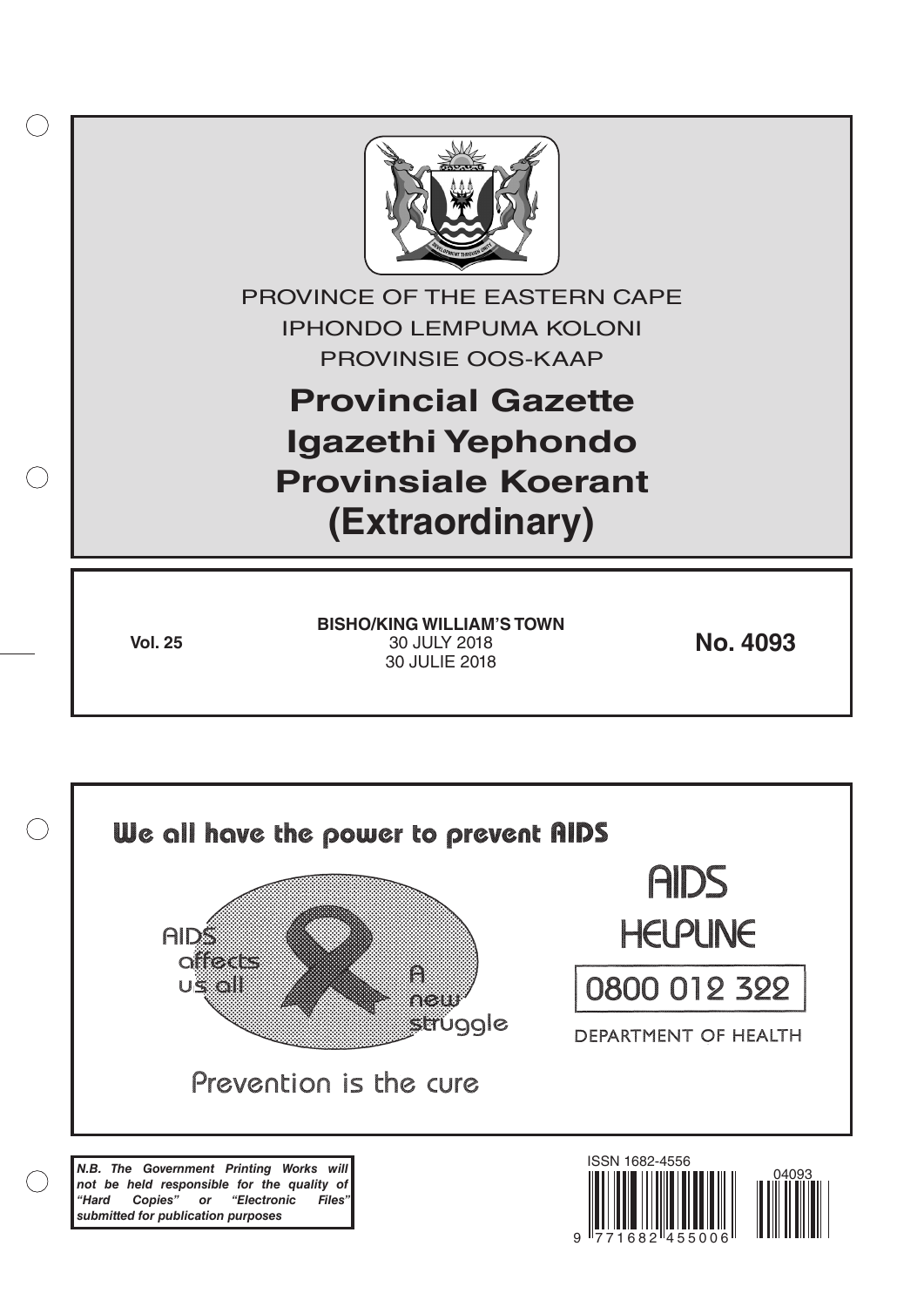# **IMPORTANT NOTICE:**

**The GovernmenT PrinTinG Works Will noT be held resPonsible for any errors ThaT miGhT occur due To The submission of incomPleTe / incorrecT / illeGible coPy.**

**no fuTure queries Will be handled in connecTion WiTh The above.**

## **CONTENTS**

|     |                                                                                                                  | Gazette<br>No. | Page<br>No. |
|-----|------------------------------------------------------------------------------------------------------------------|----------------|-------------|
|     | <b>PROVINCIAL NOTICES • PROVINSIALE KENNISGEWINGS</b>                                                            |                |             |
| 131 | Gambling Act (5/1997), as amended: Notice of Lodgement of an Application for Amendment of Licence<br>Conditions. | 4093           |             |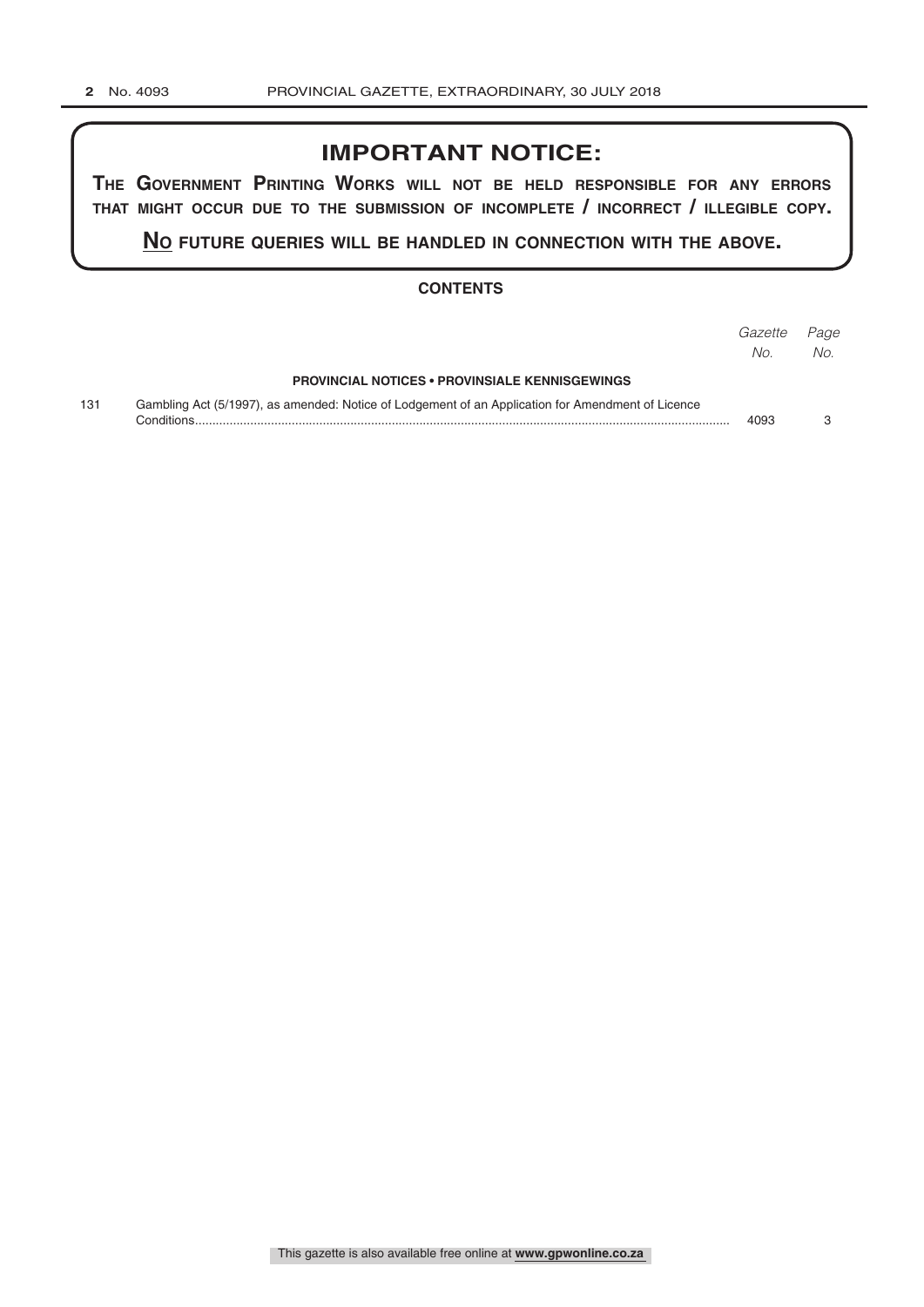## PROVINCIAL NOTICES • PROVINSIALE KENNISGEWINGS

### **PROVINCIAL NOTICE 131 OF 2018**



#### **NOTICE OF LODGEMENT OF AN APPLICATION FOR AMENDMENT OF LICENCE CONDITIONS IN TERMS OF THE GAMBLING ACT, 1997 (ACT NO. 5 OF 1997) (EASTERN CAPE) (AS AMENDED)**

**NOTICE IS HEREBy GIvEN** that an application for amendment of licence conditions in terms of section 35 of the Gambling Act, 1997 (Act No. 5 of 1997) (Eastern Cape) (as amended), particulars of which are set out in the Schedule hereunder, has been lodged with the Eastern Cape Gambling Board.

The application may be inspected by any person at the offices of the Eastern Cape Gambling Board, ECGB Building, Quenera Park, Quenera Drive, Beacon Bay, East London and at the Municipality situated at the City Hall, High Street, Grahamstown within which the Premises are located as shown in the schedule below.

Any objections, petitions or representations shall be lodged with the Chief Executive Officer of the Board within one (1) month of the date of this notice, which commences on **30 July 2018 until 29 August 2018**.

All objections and comments shall specify: the application to which the objection or comment relates; the grounds on which the objection is founded; in the case of comment; full particulars or facts in substantiation thereof: the name, address, telephone and fax number of the objector or person making the comment and a statement whether the objector or person making the comment wishes to make oral representations when the application is heard.

A person lodging representations may show cause why the Board may determine that his or her identity should not be divulged.

The under-mentioned figures used in brackets in Schedules have the following meanings:

 $(1)$  = The name and address of the applicant;

- (2) = If the applicant is a company or other corporate body, the names of all persons who have a financial or other interest of 5% or more in the applicant;
- $(3)$  = In the case of a company the initials and surnames of all directors of the company;

 $(4)$  = The type of application applied for; and

 $(5)$  = The address of the premises from which the applicant intends to operate from.

#### **SCHEDULE – AMENDMENT OF CONDITIONS OF LICENCE**

- (1) Goldrush Bingo EC No. 5 (Pty) Ltd (2014/035210/07) t/a Goldrush Bingo Grahamstown, No. 35 African Street, Pepper Grove Mall, Grahamstown, Eastern Cape;
- (2) Goldrush Group (Pty) Ltd (2009/013264/07), Lilibo Logistics & Projects; RAC Investment Holding (Pty) Ltd (2013/225712/07); RECM and Calibre Limited (2009/012403/06); Zico Capital 2 (Pty) Ltd (2014/218834/07); Ncebakazi Makehle and Raymond George Hipkin;
- (3) N Makehle, M Naidoo, K Thejane and A Pamba;
- (4) Amendment of Licence Condition as proposed / detailed below:

#### **Current condition of licence the Applicant seeks to amend: Clause No. 2.2.8.2**

"The development of the Bingo Hall consisting of up to **300 gaming positions** (**Category A** gaming as provided in the RFP), **restaurant**, bar and child-minding facilities."

#### **Proposed amendment to clause No. 2.2.8.2**

"The development of the Bingo Hall consisting of up to **120 gaming positions** (**Category B** gaming as provided in the RFP), **dining**, bar and child-minding facilities.'

#### **Current condition of licence the applicant seeks to amend: Clause No. 19.1**

"The Licensee shall ensure that the Bingo Hall employs, following the completion of the Bingo Development Project and thereafter throughout the entire Licence Period, at least **fifty (50) permanent Bingo Hall employees**."

#### **Proposed amendment to clause No. 19.1**

"The Licensee shall ensure that the Bingo Hall employs, following the completion of the Bingo Development Project and thereafter throughout the entire Licence Period, at least **thirty six (36) permanent Bingo Hall employees**."

(5) No. 35 African Street, Pepper Grove Mall, Grahamstown, Eastern Cape.

**RM ZwANE, CHIEF ExECUTIvE OFFICER EASTERN CAPE GAMBLING BOARD ECGB BUILDING, QUENERA PARk, QUENERA DRIvE, BEACON BAy, EAST LONDON, 5241**